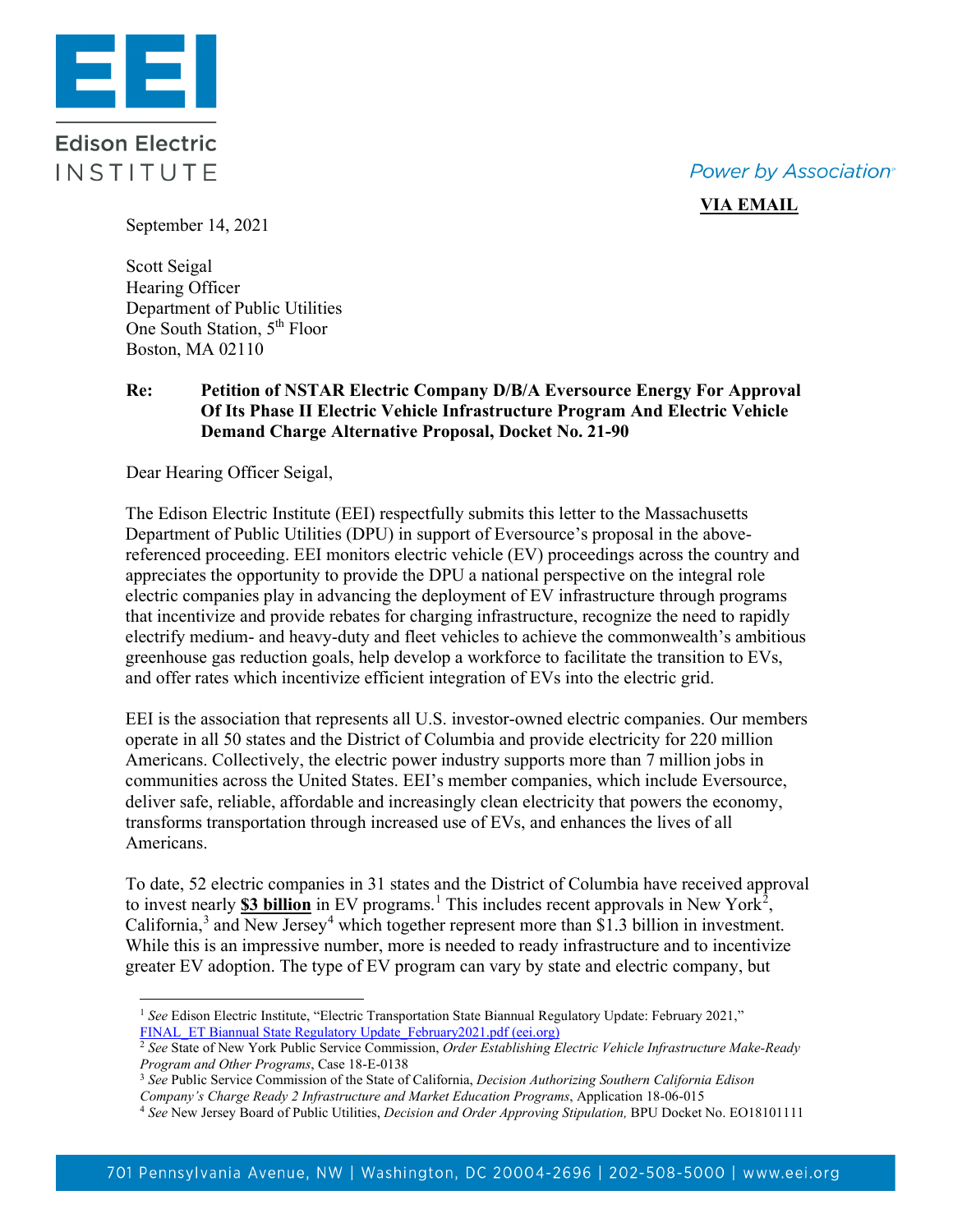usually includes at least one of the following elements: (1) investments in, or ownership of, charging infrastructure; (2) customer rebates or incentives for all or part of charging infrastructure deployment; (3) customer education and outreach; and (4) rate design. Separately or together, these elements can unlock value for all customers by growing and making the EV market attainable for all participants, by helping to integrate EV charging into the energy grid in a cost-effective manner, and by driving outcomes that protect customer interests while maximizing customer value.

Electric companies, such as Eversource, are well-positioned to make targeted and strategic investments in EV charging infrastructure that benefit the broader community and accelerate EV adoption. The Commonwealth has long been recognized as a leader in transportation electrification and has set ambitious goals to ensure its citizens and the broader community can benefit from reduced greenhouse gas (GHG) and criteria pollutant emissions, including a commitment of having at least 300,000 zero-emission light-duty vehicles (ZEVs) registered by  $2025<sup>5</sup>$  $2025<sup>5</sup>$  $2025<sup>5</sup>$ , and sales of new medium- and heavy-duty vehicles being at least 30 percent ZEVs by 2030.<sup>[6](#page-1-1)</sup> As of January 1<sup>st</sup>, 2021, there were approximately 36,000 light-duty EVs and fewer than 100 medium- and heavy-duty EVs on the road in Massachusetts, [7](#page-1-2) meaning the Commonwealth will need to add approximately 66,000 light-duty EVs annually over the next four years if it wants to meet its targets. Programs such as the one proposed by Eversource will be key in helping the Commonwealth achieve its ZEV deployment goals.

Nationally, the current lack of EV charging infrastructure is one of the primary barriers to widespread EV adoption. EEI and the Institute for Electric Innovation (IEI) released a report in 201[8](#page-1-3) forecasting 18.7 million electric vehicles on the road by 2030.<sup>8</sup> To support that many EVs by 2030, [9](#page-1-4).6 million charging ports will be needed.<sup>9</sup> This penetration is unlikely to be achieved without significant electric company investment. Locally, there is currently approximately 3,500 public Level 2 (L2) charging ports and 360 Direct Current Fast Charge (DCFC) charging ports in Massachusetts.<sup>[10](#page-1-5)</sup> To achieve the Commonwealth's goal of 300,000 light-duty EVs on the road by 2025, the number of L2 and DCFC ports would need to increase substantially and the charging needs analysis performed by National Grid, Eversource, and Unitil demonstrates that their proposed EV Programs are of the scope necessary to meet that goal.<sup>[11](#page-1-6)</sup> Eversource's filing focuses on enabling deployment of charging infrastructure and will help ensure that the transition to EVs is a seamless one for customers.

<span id="page-1-1"></span><sup>6</sup> *See* NESCAUM, Multi-State Medium- and Heavy-Duty Zero Emission Vehicle Memorandum of Understanding, July 14, 2020, https://www.nescaum.org/documents/multistate-truck-zev-governors-mou-20200714.pdf/

<span id="page-1-3"></span><sup>8</sup> *See* Edison Electric Institute and the Institute for Electric Innovation, Electric Vehicle Sales Forecast and the Charging Infrastructure Required Through 2030, November 2018, available a[t https://www.edisonfoundation.net/-](https://www.edisonfoundation.net/-/media/Files/IEI/publications/IEI_EEI-EV-Forecast-Report_Nov2018.ashx) [/media/Files/IEI/publications/IEI\\_EEI-EV-Forecast-Report\\_Nov2018.ashx](https://www.edisonfoundation.net/-/media/Files/IEI/publications/IEI_EEI-EV-Forecast-Report_Nov2018.ashx)

<span id="page-1-4"></span><sup>9</sup> *See Id.*

<span id="page-1-0"></span><sup>5</sup> *See* The Commonwealth of Massachusetts, Zero Emission Vehicle Action Plan, August 2015, https://www.mass.gov/files/documents/2016/08/nk/massachusetts-zero-emission-vehicle-action-plan2015.pdf

<span id="page-1-2"></span><sup>7</sup> *See* Massachusetts Department of Public Utilities, *Petition of Massachusetts Electric Company and Nantucket Electric Company, Each D/B/A National Grid, for Approval of its Phase III Electric Vehicle Market Development Program and Electric Vehicle Demand Charge Alternative Proposal,* Docket No. 21-91

<span id="page-1-5"></span><sup>&</sup>lt;sup>10</sup> Alternative Fuels Data Center, "Electric Vehicle Charging Station Locations", [https://afdc.energy.gov/fuels/electricity\\_locations.html#/find/nearest?fuel=ELEC](https://afdc.energy.gov/fuels/electricity_locations.html#/find/nearest?fuel=ELEC)

<span id="page-1-6"></span><sup>11</sup> *See* Massachusetts Department of Public Utilities, *Petition of NSTAR Electric Company D/B/A Eversource Energy For Approval Of Its Phase II Electric Vehicle Infrastructure Program And Electric Vehicle Demand Charge Alternative Proposal,* Docket No. 21-90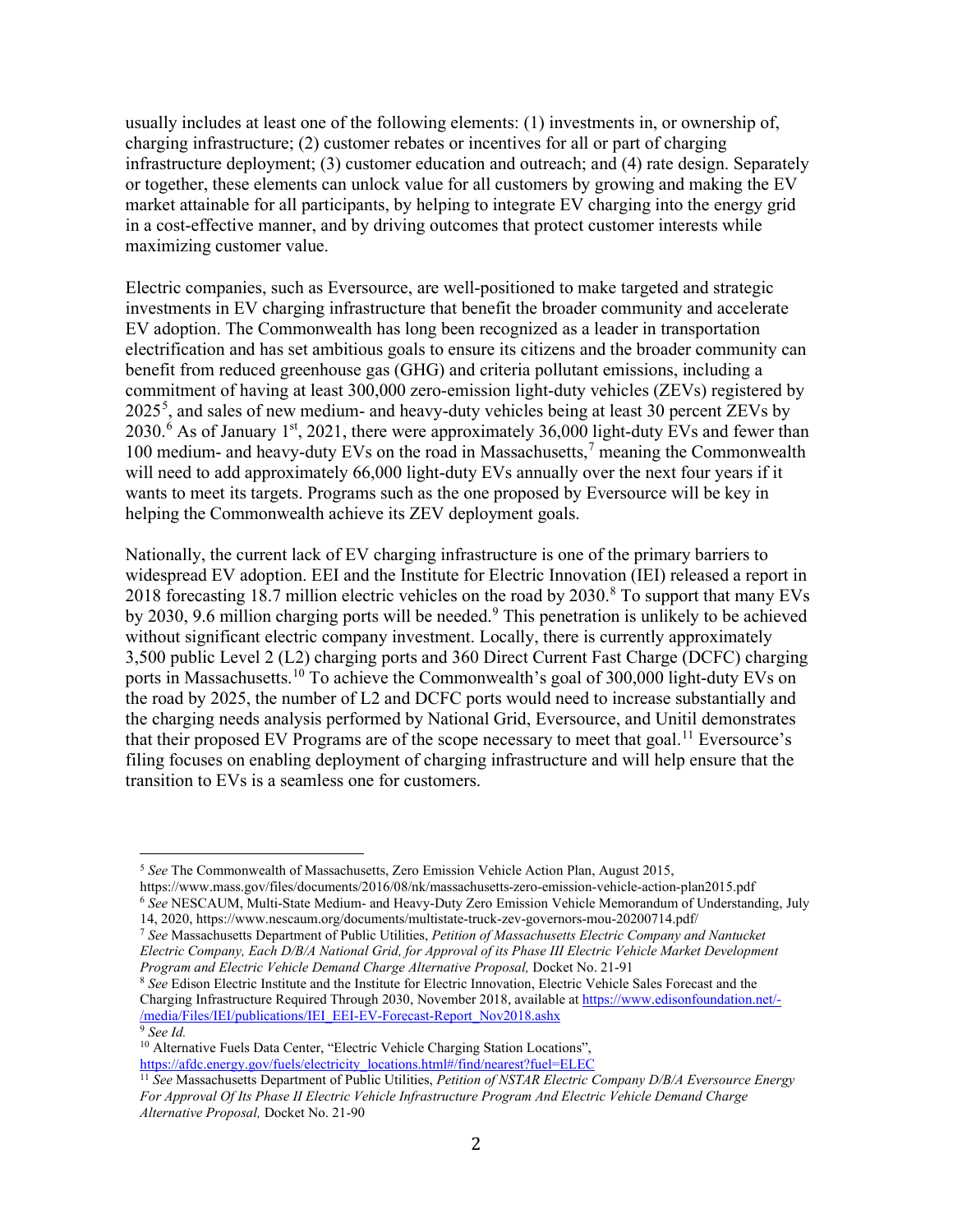The bulk of Eversource's proposal aims primarily at reducing obstacles to installing EV charging infrastructure for residential customers, multi-unit dwellings, workplaces, fleets, and public charging. The proposal, as designed, is an example of how electric company investment in EV charging infrastructure can guide outcomes that protect all customer interests and maximize customer value, both directly and indirectly. Phase II of the EV Program would directly benefit customers by building on the success of Phase I and further lowering the barrier to entry for EV adoption by providing full incentives for make-ready installation of multi-unit dwelling, workplace, and public charging stations, as well as partial rebates for L2 and DCFC electric vehicle supply equipment (EVSE) at public charging, workplace, and residential locations. In addition to addressing the barrier of upfront cost, Eversource, along with National Grid and Unitil, have proposed a limited term demand charge alternative to ensure rate structure is not an impediment to EV infrastructure buildout. To help spur EV adoption and reduce "range anxiety<sup>12</sup>," Massachusetts will need more public charging stations, particularly in locations where local adoption of EVs is low. However, new stations in these markets can face low rates of utilization. If approved, Eversource's innovative offering will ensure that new public charging stations can remain economical to operate while the local EV market matures.

As mentioned above, EVs provide numerous benefits to drivers and non-drivers, including potential downward pressure on overall electricity rates<sup>13</sup>, but it is also important to emphasize that electric companies' direct participation in the EV market is vital to ensure that these benefits are realized by all customers, regardless of socio-economic situation, geographic location or whether they own an EV. More than a quarter of all approved investment in electric company programs have an equity component.[14](#page-2-2) This can include dedicating a portion of program funds to deploying infrastructure in a low-income community or investing in pilots to increase access to electric mobility options. Eversource's proposed program includes all of these elements and more, with increased incentives for charging stations deployed in environmental justice communities (EJCs), a commitment to fully fund the both the installation and EVSE for up to five DCFC charging hubs in EJCs, a pilot car sharing program that would specifically serve EJCs, a MD-HD make-ready pilot for fleets that serve EJCs, and by recruiting low-income and EJC residents for their proposed workforce development program. Make-ready infrastructure, ownership of charging stations, and/or rebates are mechanisms electric companies utilize to support markets that private investors may not find attractive because of unfavorable economics. This is because electric companies take seriously their role of serving all customers. However, when evaluating whether an EV program proposal is reasonable, the DPU should not only consider equity in customer rates, but also the impacts on the community including increasing access to zero-emission transportation options, impacts on jobs, and reductions in air pollution.

In addition to all the direct customer benefits summarized above, EVs emit less air pollution than traditional gasoline powered vehicles, which enhances communities' efforts to reduce

<span id="page-2-0"></span> $12$  Range anxiety refers to concern from EV drivers that they will become stranded with no place to recharge before their battery runs out

<span id="page-2-1"></span><sup>&</sup>lt;sup>13</sup> See Synapse Energy, "Electric Vehicles Are Driving Electric Rates Down: June 2019 Update,[" https://www.synapse](https://www.synapse-energy.com/sites/default/files/EV-Impacts-June-2019-18-122.pdf)[energy.com/sites/default/files/EV-Impacts-June-2019-18-122.pdf;](https://www.synapse-energy.com/sites/default/files/EV-Impacts-June-2019-18-122.pdf) *See also* Energy and Environmental Economics, "Cost-Benefit Analysis of Plug-in Electric Vehicle Adoption in the AEP Ohio Service Territory," [https://www.ethree.com/wp-content/uploads/2017/10/E3-AEP-EV-Final-Report-4\\_28.pdf](https://www.ethree.com/wp-content/uploads/2017/10/E3-AEP-EV-Final-Report-4_28.pdf)

<span id="page-2-2"></span><sup>&</sup>lt;sup>14</sup> See Atlas Public Policy EV Hub, "25 Percent of Approved Utility Investment Going to Underserved Communities," December 2, 2019, [https://www.atlasevhub.com/data\\_story/25-percent-of-approved-utility-investment-going-to](https://www.atlasevhub.com/data_story/25-percent-of-approved-utility-investment-going-to-underserved-communities/)[underserved-communities/](https://www.atlasevhub.com/data_story/25-percent-of-approved-utility-investment-going-to-underserved-communities/)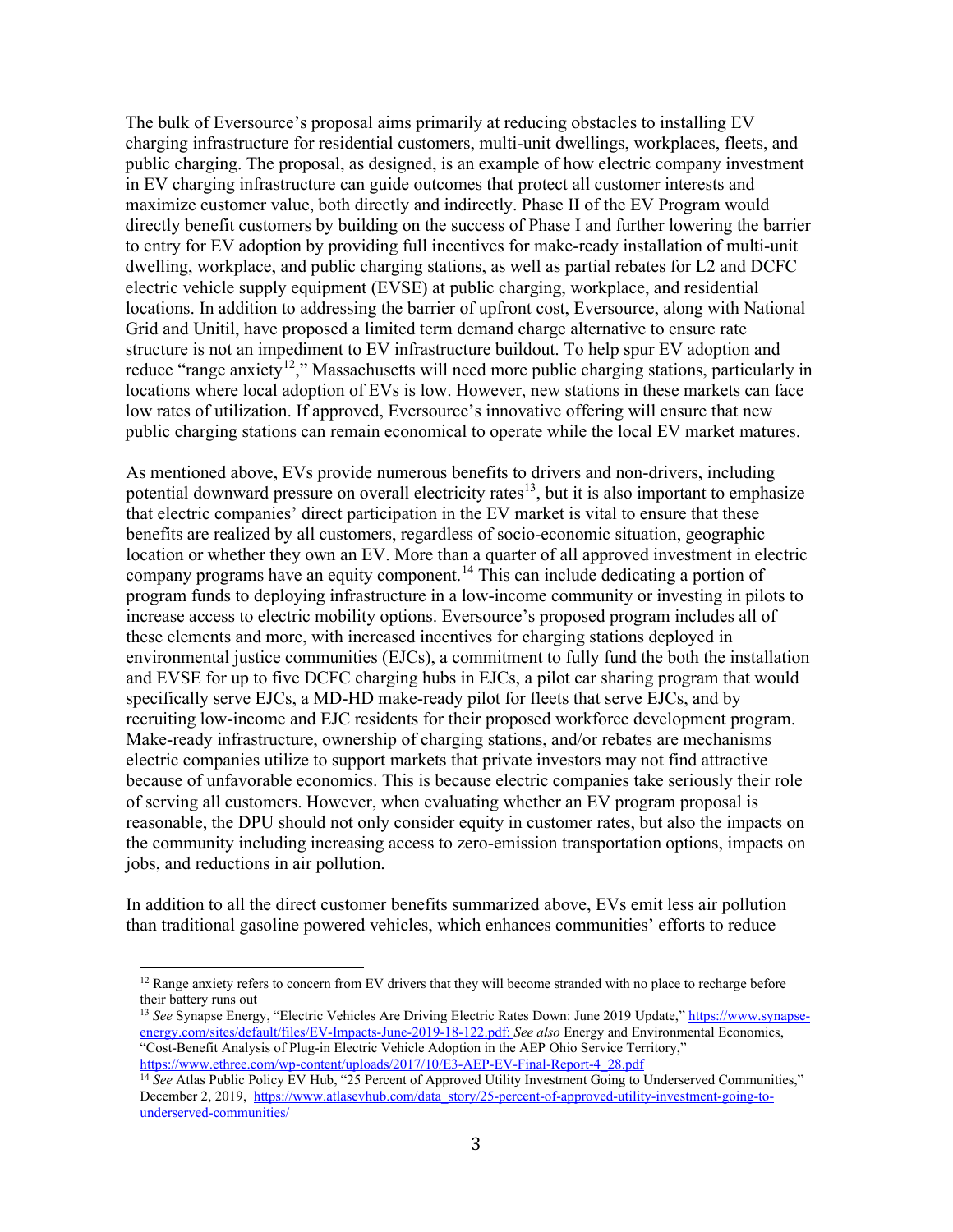their carbon emissions. As of 2017, Massachusetts's transportation sector accounts for 42 percent of GHG emissions, which is the largest single sector of carbon emissions. <sup>[15](#page-3-0)</sup> When looking to reduce emissions, light-duty vehicles should not be the only vehicle segment up for consideration. Medium- and heavy-duty vehicles, including trucks, buses and fleets should also be prioritized as they account for a larger share of air pollutants and have lower fuel efficiency when compared to light-duty vehicles.<sup>[16](#page-3-1)</sup> This is particularly true for criteria pollutants and, as of 2017, heavy-duty vehicles were the second largest source of harmful nitrogen oxides in Massachusetts<sup>[17](#page-3-2)</sup> despite accounting for less than 10 percent of all registered vehicles.<sup>[18](#page-3-3)</sup> Many states have recognized the value of electrifying trucks and buses and have dedicated more than \$1.6 billion in public funds to this technology.<sup>[19](#page-3-4)</sup> Eversource's proposal includes pilots to address the charging infrastructure needs of these larger use segments via their fleet offerings which include make-ready support, fleet advisory services, and planning tools. Eversource is also ensuring that the benefits of electric medium- and heavy-duty vehicles are experienced by the most vulnerable populations via their proposed MD-HD make-ready pilot for fleets that serve EJCs.

The proposed Phase II EV Program is a truly comprehensive plan to accelerate EV adoption in Massachusetts and of the scale necessary for the Commonwealth to achieve the ambitious goals it has set to combat climate change. As explained in the filing, Eversource will target every segment of the transportation sector, from single-family homes to public transit to large commercial fleets, and significantly lower the barriers to EV adoption for each. This also includes a strong focus on equity to ensure that the benefits of transportation electrification are experienced by all customers, regardless of socioeconomic status. In accordance with DPU order 20-69-A, this proposal was developed in coordination with both National Grid and Unitil, ensuring that the effort to advance transportation electrification will be a unified and consistent one across the Commonwealth and that all citizens of Massachusetts, particularly those in EJCs, can share in the benefits of electrification.

As Massachusetts works to implement policies that support greater deployment of EVs and grow the market for all participants, electric companies should not only be permitted to participate in this space but also be given an important role in designing and implementing programs that best meet the needs of all customers while also helping to integrate EV charging into the grid in a cost-effective manner. Eversource's program aims to do just that; their proposal provides the DPU with an opportunity to take immediate, concrete action to advance the Commonwealth's goals, make EV technology available for all customers, maintain leadership in advanced transportation technologies, and expand the benefits of electric transportation.

<span id="page-3-0"></span><sup>&</sup>lt;sup>15</sup> Transportation Sector Report: A Technical Report of the Massachusetts 2050 Decarbonization Roadmap Study December 2020; [https://www.mass.gov/doc/transportation-sector-technical-report.](https://www.mass.gov/doc/transportation-sector-technical-report) <sup>16</sup> Driving California's Transportation Emissions to Zero, April 2021,

<span id="page-3-1"></span>[https://escholarship.org/uc/item/3np3p2t0#article\\_abstract](https://escholarship.org/uc/item/3np3p2t0#article_abstract)

<span id="page-3-2"></span><sup>&</sup>lt;sup>17</sup> Environmental Protection Agency, 2017 National Emissions Inventory Data[, https://www.epa.gov/air-emissions](https://www.epa.gov/air-emissions-inventories/2017-national-emissions-inventory-nei-data#datas)[inventories/2017-national-emissions-inventory-nei-data#datas](https://www.epa.gov/air-emissions-inventories/2017-national-emissions-inventory-nei-data#datas)

<span id="page-3-4"></span><span id="page-3-3"></span><sup>18</sup> Federal Highway Administration, State Motor-Vehicle Registrations – 2017 (Revised February, 2021), [https://www.fhwa.dot.gov/policyinformation/statistics/2017/mv1.cfm;](https://www.fhwa.dot.gov/policyinformation/statistics/2017/mv1.cfm) For total medium- and heavy-duty vehicle registrations, *See* Massachusetts Department of Public Utilities, *Petition of Massachusetts Electric Company and Nantucket Electric Company, Each D/B/A National Grid, for Approval of its Phase III Electric Vehicle Market Development Program and Electric Vehicle Demand Charge Alternative Proposal,* Docket No. 21-91 <sup>19</sup> *See* Atlas Public Policy, "Medium- and Heavy-Duty Vehicle electrification," May 2021,